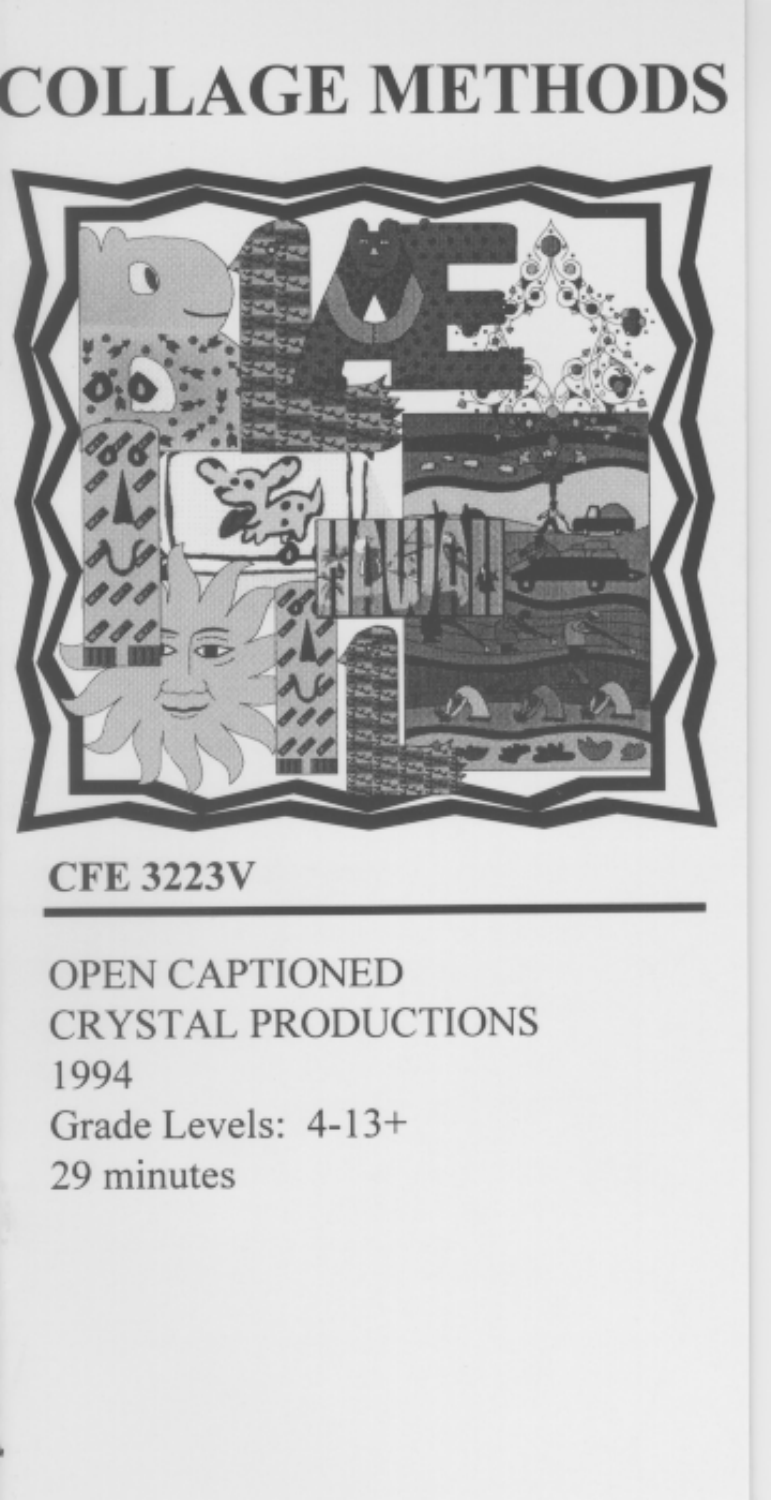# **DESCRIPTION**

The art of collage is demonstrated by using four techniques. Gerald Brommer models working with transparent paper in a still life. He clusters fractured letters taken from a name into a collage form. Stained papers collaged and enhanced by paint are used to depict partially integrated collage. An autobiographical photo montage is developed. Experimentation and techniques can be combined to allow for personal creativity and expression. ART IS . . . SERIES.

# **INSTRUCTIONAL GOALS**

- To demonstrate four techniques of collage making.
- To introduce three categories of collage making: pure collage, partially integrated collage, and fully integrated collage.
- To locate photographic images of items, pictures, or photographs which are representational of personal preferences.
- To stimulate creativity through making collages.

# **BEFORE SHOWING**

1. Preview the video to determine unfamiliar vocabulary and language concepts.

2. Compare transparent and opaque paper, and identify qualities of each type of paper.

- 3. Compare transparent and opaque paint.
- 4. Review the *cruciform* shape and identify
- advantages of using this shape in a picture or collage.
	- 5. Experiment with watercolors and tissue paper: a. Staining or painting the tissue paper.
		- b. Overlapping to mix colors.
		- c. Varying color brightness and intensity using
		- watercolors or thinned tempera paint.
		- d. Manipulating transparency qualities to have shapes show through to create new shapes or lines.

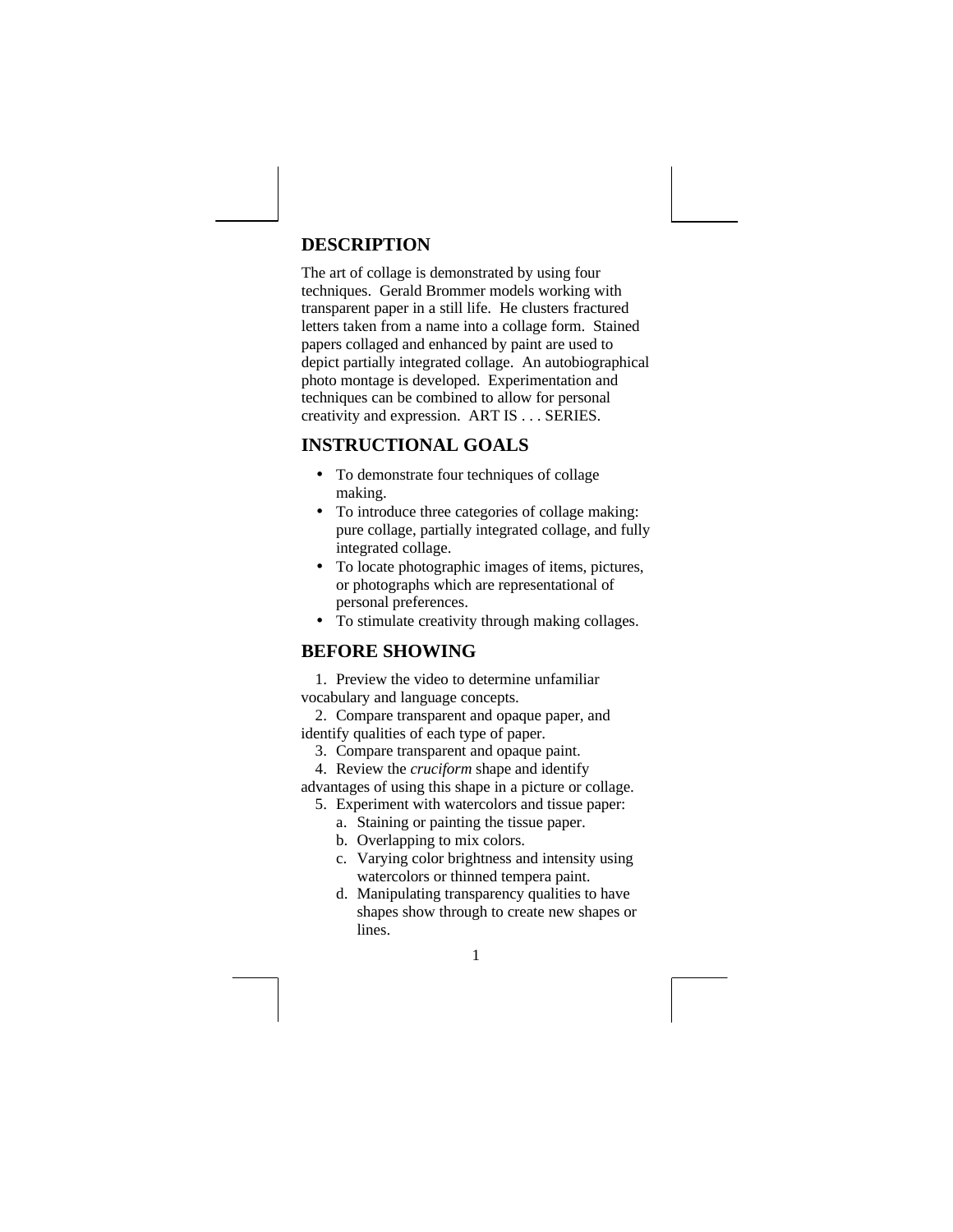6. Arrange art supplies for immediate use after each video demonstration:

#### % **STAINED TISSUE PAPER STILL-LIFE COLLAGE**

- a. Assorted tissue paper
- b. Watercolor set and brush
- c. Paper toweling
- d. Typing or tracing paper
- e. Adhesive mixture--half glue and half water combined
- f. Brush for adhesive
- g. Pencil
- h. Lightweight, white cardboard called *railroad board*
- i. Black marker
- j. Black tempera paint
- k. Mat board

#### % **FRACTURED LETTER COLLAGE**

- a. 10" x 14" piece of railroad board
- b. 6" x 10" piece of black paper
- c. Glue
- d. Various colors of coated paper
- e. Scissors
- f. Pencil
- g. Glue stick
- h. Old telephone book
- i. Mat board

# % **PARTIALLY INTEGRATED COLLAGE WITH A FLOWER MOTIF**

- a. Tissue paper
- b. Watercolors and brush
- c. Paper toweling
- d. Tempera paint and brush
- e. Railroad board
- f. Mat board

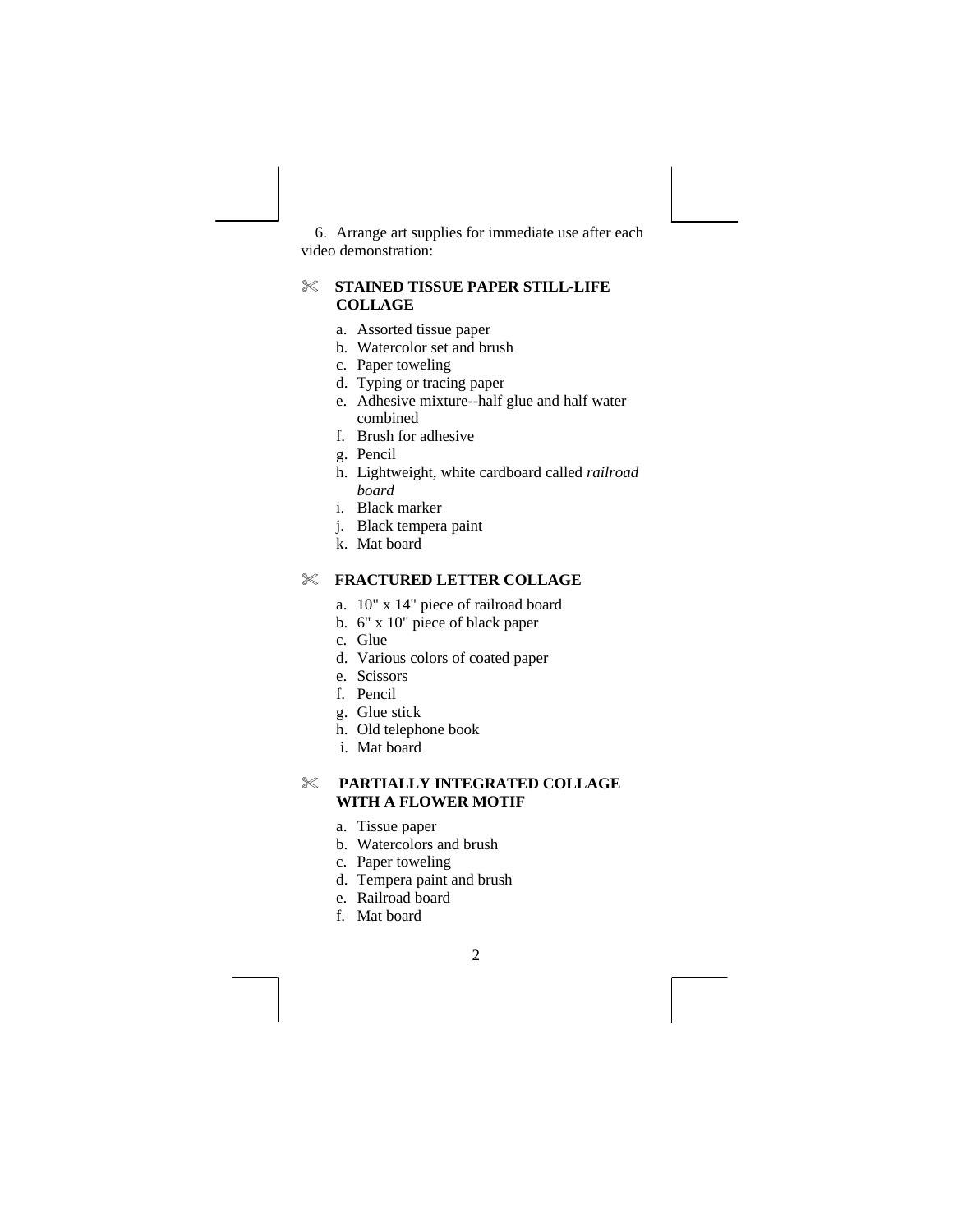#### % **AUTOBIOGRAPHICAL PHOTO COLLAGE**

- a. Spotlight or flashlight
- b. White paper or tracing paper
- c. Tape
- d. White or light-colored pencil
- e. Scissors or razor knife
- f. Black paper
- g. White railroad board
- h. Glue stick
- i. Old telephone book
- j. Mat board
- k. Various magazines, books, newspapers, and others to be used for locating photographs
- 7. Locate and assemble renderings of abstract works
- of art for reference and discussion of:
	- a. Pure collage
	- b. Partially integrated collage
	- c. Fully integrated collage

# **AFTER SHOWING**

#### Discussion Items and Questions

1. Define *collage*.

2. Recall the three categories of collage. Define each of the three categories.

3. Process is an important factor in creating collages. List three tips Brommer gives to achieve successful collage building.

4. Describe what *fracturing* means in relation to the letter collage Brommer demonstrated in the video.

5. Generate a list of materials which could be used in collage building.

#### Applications and Activities

1. Experiment with various collage projects. Review a specific segment before attempting the project, to clarify the techniques involved.

2. Assemble examples of stained-glass art prior to creating the stained tissue paper collage. Determine the effect line definition has on the total piece.

3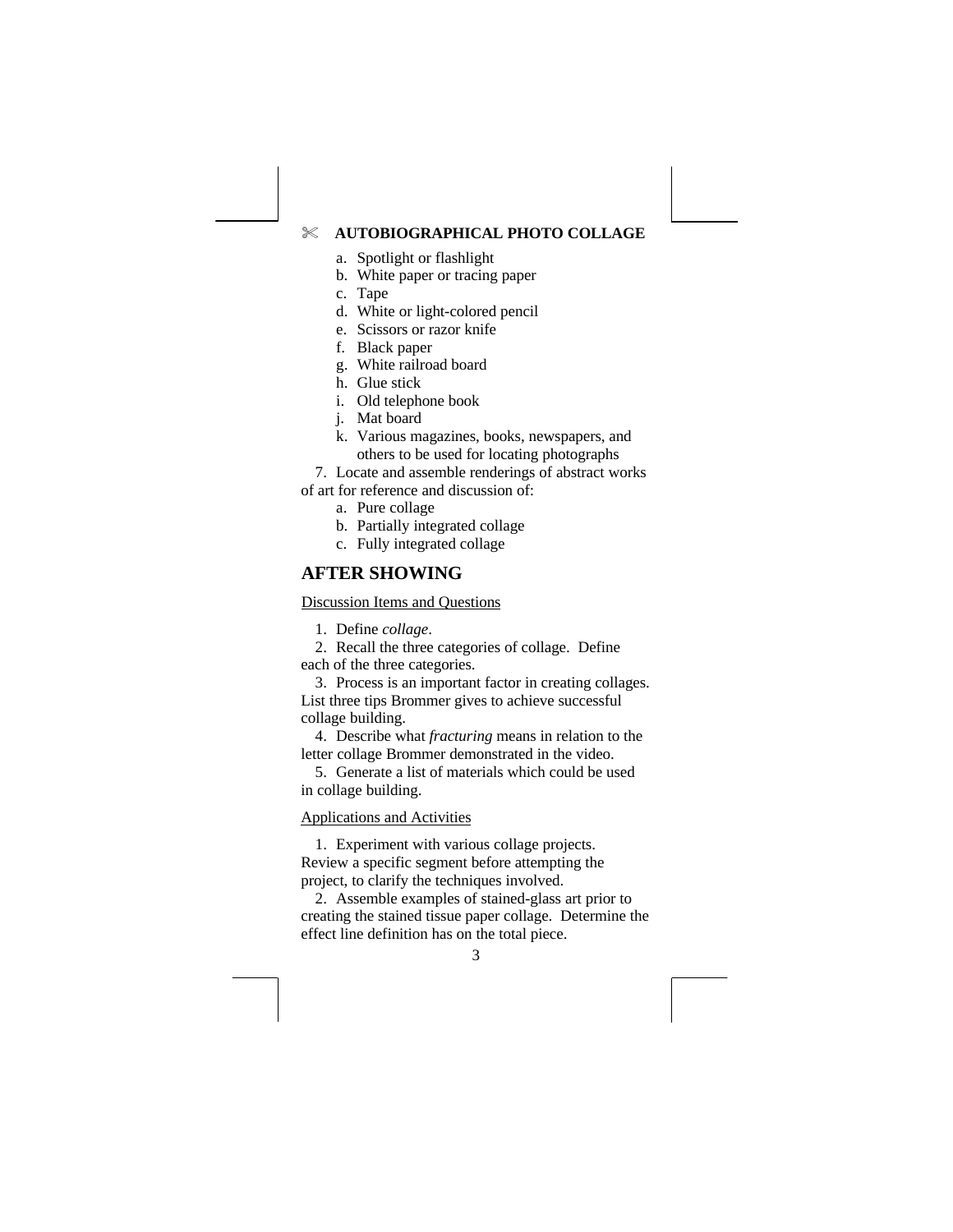- 3. Locate collage renderings by the following artists: a. Pablo Picasso
	- b. Georges Braque
	- c. Romare Beardon
	- d. Robert Rauschenberg
	- e. Stuart Davis
- 4. Research the beginning of collage and its progression from 1906 to the present.

5. Stain tissue paper, paper toweling, and opaque paper with watercolors, and dry them.

- a. Intensify them by adding more watercolor paint.
	- b. Paint on the reverse side of the paper.
	- c. Intensify by adding water-thinned tempera paint.
- d. Add a different color to the original to create a variance of color.

6. Arrange a palette of colors composed of stained papers.

7. Duplicate letter fracturing as demonstrated on the video. Experiment with these optional placements of the letter pieces, then display the results.

- a. Intentionally arrange the pieces.
- b. Toss pieces onto the black paper.
- c. Align edges of the fractured letters so they are touching.
- d. Align edges, leaving a background space between pieces.
- e. Overlap the fractured pieces.
- f. Cluster the letter pieces.

8. Create an acrostic. Using each letter from the name collaged, compose a trait or quality which describes that person.

9. Duplicate the letter-fracturing collage implementing:

- a. Warm colors
- b. Cool colors
- c. Color mixture

10. Combine at least two methods in creating a collage, and categorize the type created.

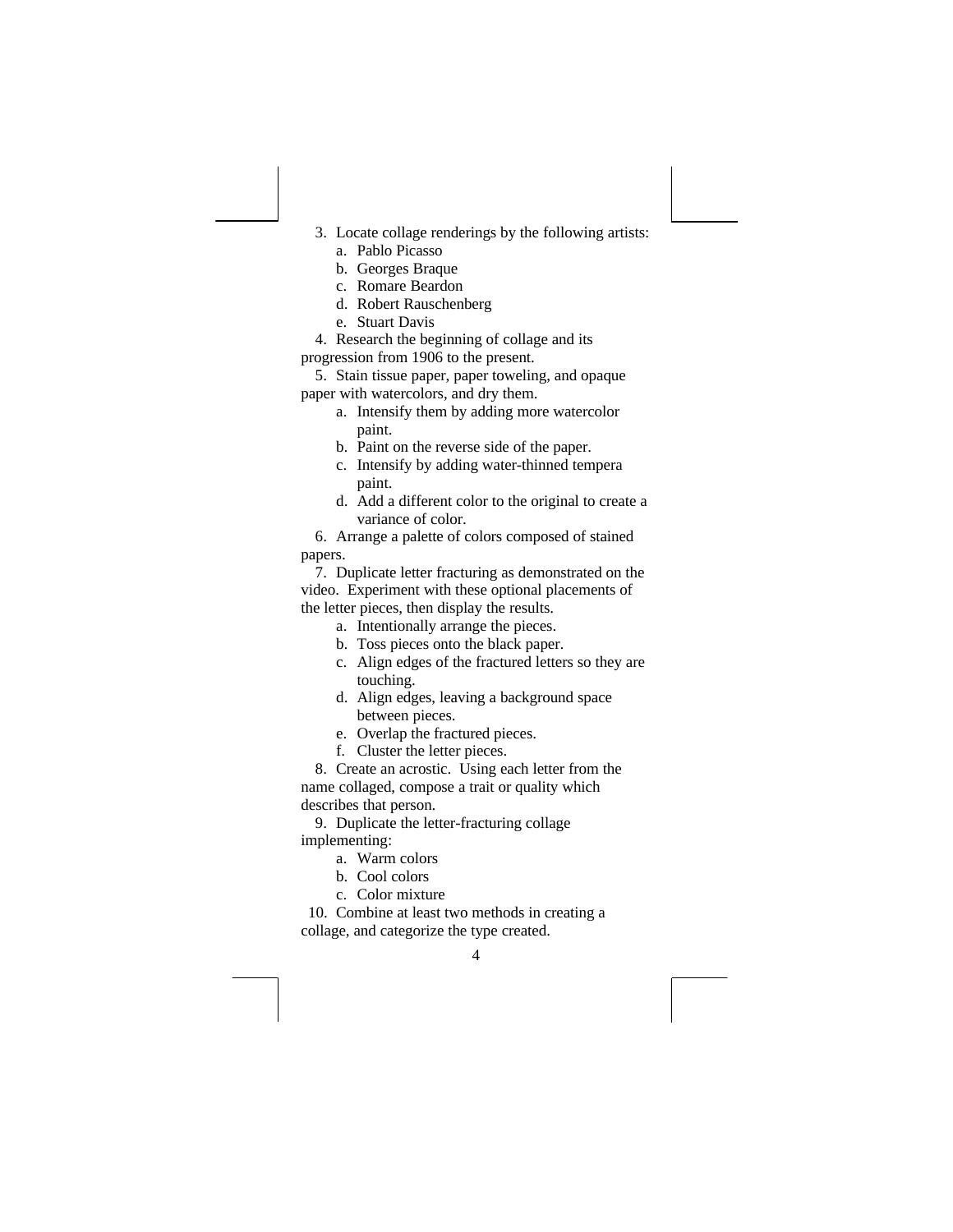11. Sequence the steps of creating a still-life collage. 12. Relate collage to literature. Research illustrators who employ methods of collage as a way to illustrate books.

13. Design and create an autobiographical photo collage. Describe reasons for adding photographs to make the collage unique.

14. Identify two artists who experimented in collage in the early 1900s, and discuss how their work has affected collage from then to the present.

15. A collage by Romare Beardon deals with the African-American society in New York City. Obtain, display, and interpret this collage.

#### **WEBSITES**

Explore the Internet to discover sites related to this topic. Check the CFV website for related information (http://www.cfv.org).

#### **SUMMARY**

The art of collage is the focus of Gerald Brommer's video. In simple terms, *collage* is gluing paper onto paper or some other background. Demonstrations of projects depict collage categories. The categories are *pure collage*, *partially integrated collage*, and *fully integrated collage*.

First, Brommer demonstrates a stained tissue paper process. He paints tissue paper with watercolors and allows them to dry. He then draws shapes or images onto typing paper, transfers this onto the stained tissue paper, and cuts them out. A modified cruciform serves as a background on lightweight cardboard. After he uses trial arrangements to determine a desired picture, he uses an adhesive of glue and water. Through the gluing process, color combinations and overlapping occur due to the transparency of the paper. A mat can be placed on the finished collage, or black marker and tempera paint can be added to achieve a stained-glass effect.

5